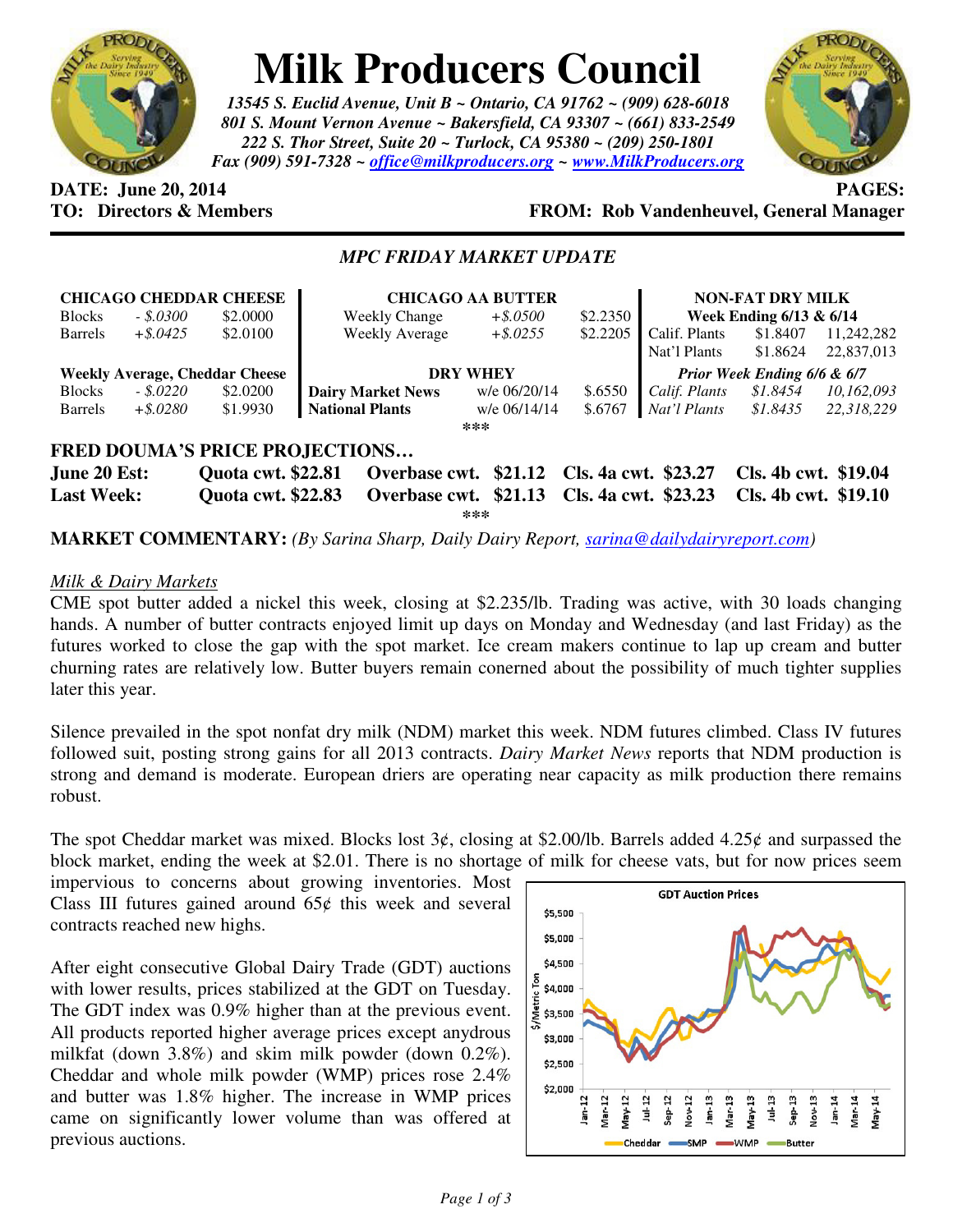

U.S. milk production totaled 18.055 billion lbs. in May. This was 1.4% larger than May 2013, marking the largest year-over-year increase in milk production since August. Output is booming in the Southwest and finally starting to pick up in the Midwest. Production remains lower than last spring in the Northeast, but the comparison is somewhat skewed by very strong output at this time last year.

According to USDA, there were 9.25 million cows in the milking herd in May, the highest number in two years. USDA increased its estimate of

April cow numbers by 11,000 head. All told, dairy producers added 21,000 cows in April and another 10,000 in May. Given the very low slaughter numbers that have prevailed since late April, USDA may have to make another sizeable revision on the next Milk Production report.

In any case, dairy producers are clearly adding cows. The milking herd has grown by 54,000 head since November and the pace of expansion began to accelerate in April. However, this has yet to translate into a significant increase in milk production. Average daily output in May was just 0.1% higher than April. As fresh alfalfa enters feed rations in the Midwest, the



region could see a noted increase in production per cow once adjusted for seasonal tendencies. With cow numbers still rising, there could be huge volumes of milk later this year. For now, milk prices remain high and the market appears to be taking a wait and see approach regarding the potential for greater U.S. milk output.

> According to USDA's Livestock Slaughter report, dairy producers culled just 209,300 dairy cows in May. This was 15.5% lower than in May 2013 and represents the lowest monthly slaughter since November 2009. Slaughter rates have remained depressed since. In the week ending June 7, dairy producers sent 48,493 to beef processors. This was 12% lower than last year. So far this year, slaughter is 10.6% lower than last year and

beef prices are once again approaching record highs.

#### *Grain Markets*

July corn futures rallied  $6.25¢$  this week to \$4.5325/bushel. Aside from a few areas that are uncomfortably soggy, the crop looks great. After a wet weekend, next week looks clearer. Washouts will be an issue for individual farmers, but the market consensus is that "rain makes grain." But the market could shoot quickly higher at the first hint of adverse weather.

With corn prices holding near four month lows, demand is increasing. Export sales are solid and ethanol production is



vigorous. For the week ending June 13, ethanol production was record large, averaging 972K barrels per day.

July soybean futures dropped a dime this week, falling to \$14.1575. Soybean meal futures have fallen roughly \$50 per ton since peaking late last month. The U.S. soybean balance sheet remains untenable. But while U.S. soybean and soybean meal prices remain high by historical standards, the cash market does not indicate that physical supplies are as tight as they appear to be on paper. Private analysts believe that USDA underestimated last year's soybean crop. Perhaps we'll get some insight from the June  $30<sup>th</sup>$  Grain Stocks report.